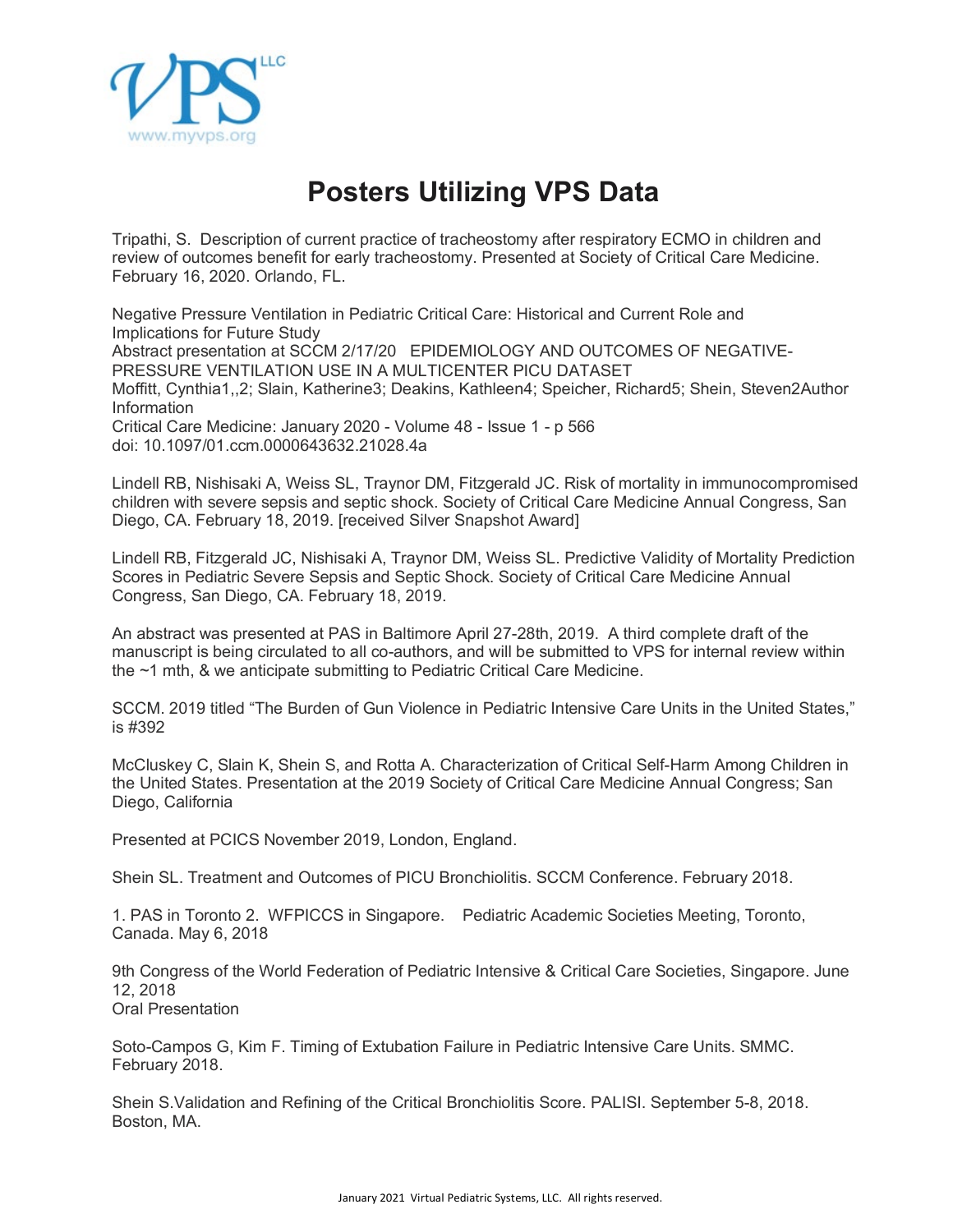

Soto-Campos G, Palumbo J. Recalibration of the Pediatric Logistic Organ Dysfunction (PELOD) Model Using the VPS Dataset. SMMC. February 2018. Heat Map, a Visual Tool for Comparative Analytics, by Jamie Palumbo, Randall Wetzel, and Gerardo Soto-Campos, at the American Medical Informatics Association (AMIA). San Francisco , CA. November 3-7, 2018

Zinter MS, Logan B, Zhu X, Sapru A. Improved Mortality Prognostication for Critically Ill Pediatric Hematopoietic Cell Transplant Patients: Results from a Virtual Pediatric Systems (VPS) and Center for International Blood and Marrow Transplant Research (CIBMTR) Database Merger. ASBMT/CIBMTR Tandem Meeting . February 2017. Oral Platform under the category "Best Pediatric Abstracts" at the ASBMT/CIBMTR Tandem Meeting on 2/22/2017.

Peters C, Gorges M, Murthy S, Kissoon N. Systemic Inflammatory Response Syndrome Criteria and Mortality in Children: Time for a New Definition? Pediatric Cardiovascular Disease and Critical Care. 2017.

Peters C, Gorges M, Murthy S, Kissoon N. Sepsis in Children: Time for a New Definition? . Anesthesiology, Pharmacology and Therapeutics Research Day. May 2017.

Peters C, Gorges M, Murthy S, Kissoon N. Sepsis in Children: Time for a New Definition? . The American Thoracic Society International Conference. May 2017.

Peters C, Gorges M, Murthy S, Kissoon N. Sepsis in Children: Time for a New Definition? . Annual Trainee Research Forum Poster Presentation. June 2017.

Balakrishnan B, Zhang L, Simpson PM, Hanson SJ. Impact of Timing of Placement of Intracranial Pressure Monitor on Outcomes in Children with Severe Traumatic Brain Injury. PTS 2017 Conference . 2017.

Faustino EV, Shabanova V. Phenotypic Clusters of Organ Failure in Critically Ill Children. SCCM Annual Meeting. January 2017.

Tjoeng Y. Association Between Race and Illness Severity in Children undergoing Cardiac Surgery. World Congress for Pediatric Cardiology and Cardiothoracic Surgery (WCPCCS). July 2017.

Flynn-O'Brien K, Fallat M, Rice T, et al. Pediatric Trauma Assessment and Management Database: Leveraging Existing Data Systems to Predict Mortality and Functional Status after Pediatric Injury. October 2016.

Ross PA, Newth CJ, Leung D, et al. Association Of Body Habitus On Outcome For Mechanically Ventilated Children With Respiratory Failure. Pediatrics. 2016;137(3). Publication Number: A2609, e20152035, Poster Board # 314

Zinter MS, Logan B, Zhu X, Sapru A. Improved Mortality Prognostication for Critically Ill Pediatric Hematopoietic Cell Transplant Patients: Results from a Virtual Pediatric Systems (VPS) and Center for International Blood and Marrow Transplant Research (CIBMTR) Database Merger. VPS User Conference. September 2016.

Heneghan JA, Lansell A, Domowicz DL, Shein SL. Intensive Care Unit Readmissions Among Children with Tracheostomies Placed Following Cardiac Arrest. Pediatrics. 2016;137:258A-258A. doi:10.1542/peds.137.Supplement\_3.258A. For presentation at ASH national meeting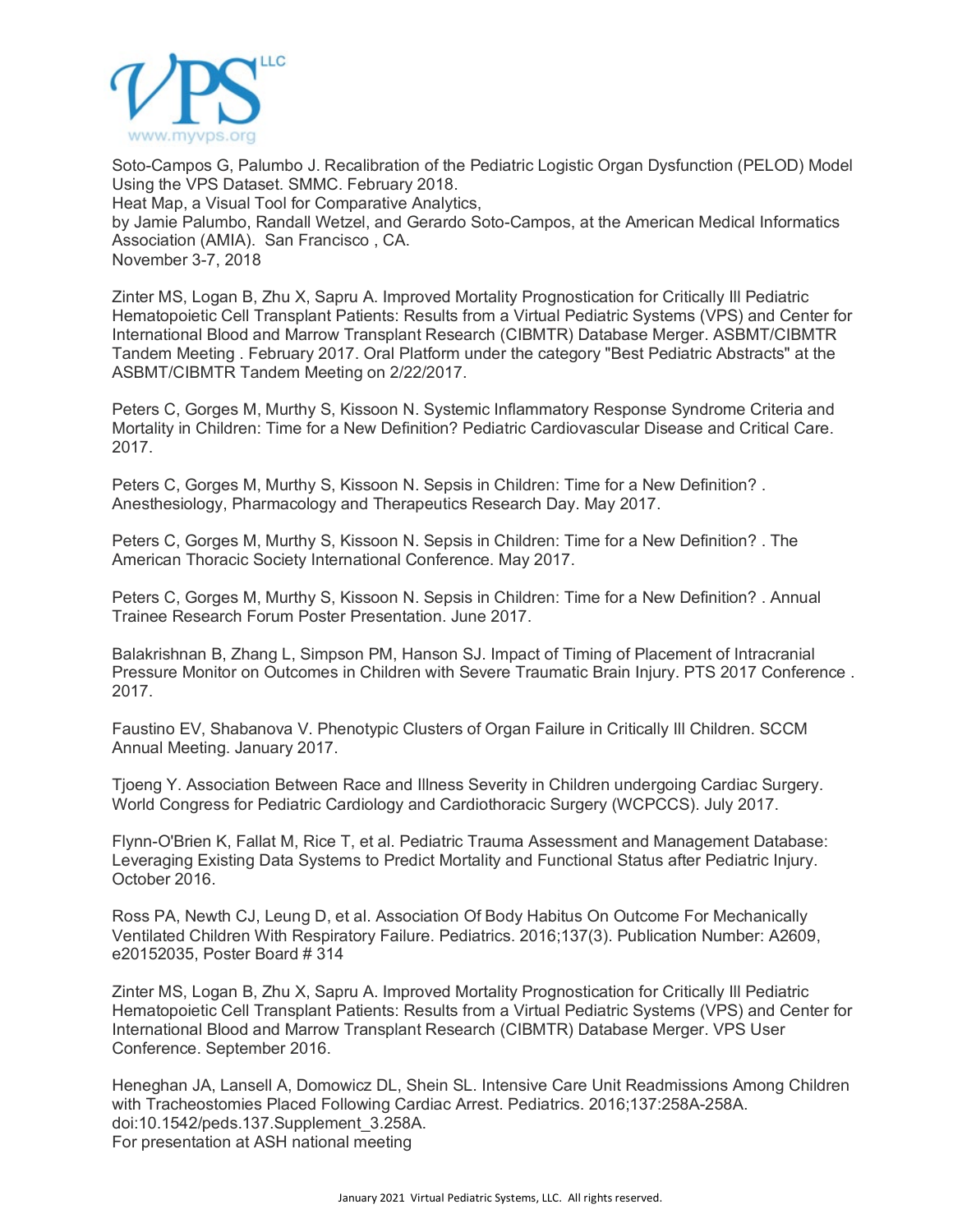

Halvorson EE, Case D, Skelton JA, McCrory MC. Vascular Access in Critically Ill Pediatric Patients With Obesity. 2016 May; PAS Poster Presentation.

Gupta P, Rettiganti M, Jeffries H, et al. Association of 24/7 In-House Intensive Care Unit Attending Physician Coverage with Outcomes in Children Undergoing Heart Operations. Presented at the Fiftysecond Annual Meeting of the Society of Thoracic Surgeons, Phoenix, Arizona, January 23-27, 2016.

Gupta P, Rettiganti M, Jeffries HE, Brundage N, Markovitz BP, Scanlon MC, Simsic JM. Association of 24/7 In-house ICU Attending Coverage with Outcomes in Children Undergoing Heart Operations. Ann Thorac Surg. (Accepted for Publication, In Press).

Ann Thorac Surg. 2016 Jun 18. pii: S0003-4975(16)30372-1. doi: 10.1016/j.athoracsur.2016.04.042. [Epub ahead of print] 10.1016/j.athoracsur.2016.04.042. Presented At STS(2016)Jan. Phoenix, AZ.

Bagdure D. The impact of dedicated CICU's on Outcomes in Pediatric Cardiac Surgery: A VPS Database Analysis. PCICS. December 2016.

Markovitz B, Soto-Campos G, Khemani R., The Relationship Between PICU Volume And Outcome: An Updated Analysis. Poster Presentation at SCCM 43rd Crit Care Congress

Flynn-O'Brien K. Pediatric Trauma Assessment and Management Database: Leveraging Existing Data Systems to Predict Mortality and Functional Status after Pediatric Injury. October 2015. The Organization of Children's Hospitals Surgeons in Chief Meeting.

Flynn-O'Brien K, Fallat M, Rice T, et al. Pediatric Trauma Assessment and Management Database: Leveraging Existing Data Systems to Predict Mortality and Functional Status after Pediatric Injury. November 2015.

Flynn-O'Brien KT, Fallat ME, Rice TB. Improving Risk-Adjusted Mortality Modeling in Pediatric Trauma with a Novel Dataset. October 2015.

Gupta P, Tang X, Gossett JM, Gall C, Lauer C, Rice T, Wetzel RC. Variation of Ventilation Practices with Center Volume after Pediatric Heart Surgery. Society of Critical Care Meeting, Phoenix, Arizona (January 17-21, 2015).

Field-Ridley A, Dharmar M, Steinhorn D, McDonald C. ICU-Acquired Weakness Is Associated With Differences in Clinical Outcomes in Critically Ill Children. 2015. Abstract presented

Gupta P, Tang X, Gall CM, Lauer C, Rice TB, Wetzel RC. Epidemiology and Outcomes of In-Hospital Cardiac Arrest in Critically Ill Children across Hospitals of Varied Center Volume. Presented at Society of Critical Care Meeting, January 17-21, 2015 in Phoenix, Arizona. Awarded 2015 CPR/Resuscitation Specialty Award.

Russell RA, Boucher L, Panchal AK, Mikhailov TA. Validation of Vasoactive Inotropic Score in Pediatric Patients after Cardiopulmonary Bypass. Pediatric Academic Societies Conference. April 2015.

Munoz, D, Bastian, N, & Ventura, M A Workflow Assessment for a Pediatric Intensive Care Unit: A Mixed-Methods Approach. Proceedings of the 2014 Industrial and Systems Engineering Research Conference Y. Guan and H. Liao,eds.

Toltzis P, Soto-Campos G, Kuhn E, Wetzel R. A Pediatric Triage Scheme to Guide Resource Allocation in a Mass Casualty. Poster Presentation, SCCM 43rd Crit Care Congress, 2014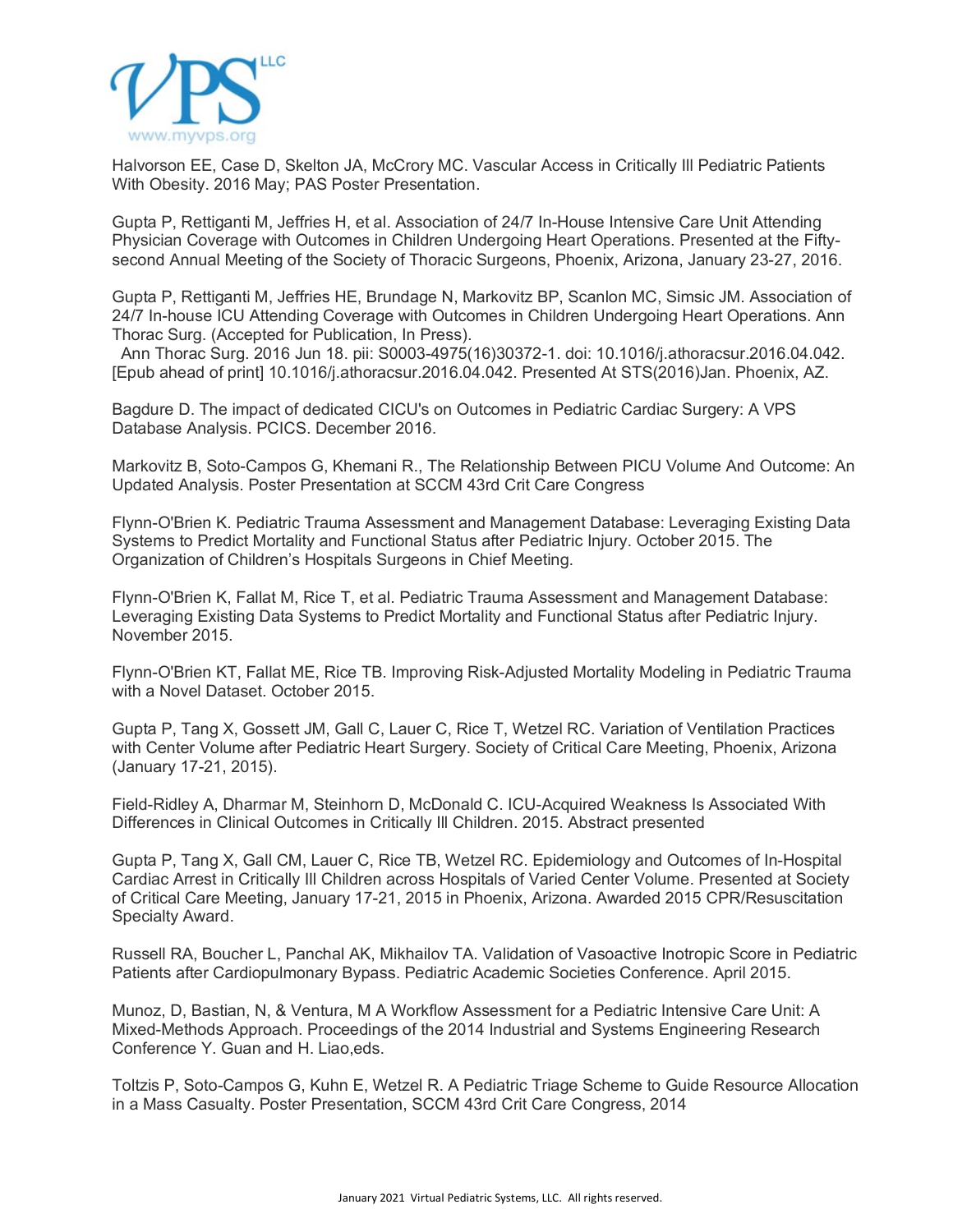

Jeffries H, Russell R, Rice T, Soto-Campos G, Wetzel R, The Development of the Pediatric Index of Cardiac Surgical Intensive Care Mortality (PICSIM) Score. Oral Presentation at SCCM 43rd Crit Care Congress 2014

Gupta P, Tang X, Gossett JM, Gall CM, Lauer C, Rice TB, Carroll CL, Kacmarek RM, Wetzel RC. Association of Center Volume with Outcomes in Critically Ill Children with Acute Asthma. American Thoracic Society Meeting, San Diego, California. (May 16-21, 2014).

Coro M, Spaeder M, Futterman C. Unplanned pediatric admissions to cardiac intensive care Clinical features and outcomes. Critical Care Medicine. December 2013. doi:10.1097/01.ccm.0000439913.67688.c4. Poster Session: Epidemiology/Outcomes 14: PDF Only

Wakeman M, Kuhn E, Lee J, McCrory M, Scanlon M. Use of Tracheostomy in the Pediatric Intensive Care Unit Among Patients Requiring Long Term Mechanical Ventilation.SCCM Poster Presentation January 2013

Edwards J, Houtrow A, Vasilevskis E, Dudley R, Okumura M. Children Initiated on Chronic Respiratory Technologies and an Analysis of Their Risk Factors. Oral Platform presentation at Pediatric Academic Societies, 4/28/2012. E-PAS2012:3470.6.

Khandhar P, Kuhn E, Murkowski K, Scanlon M. 24/7 PICU Attending Coverage Not Associated With Improved outcomes. SMMC. 2012. Poster Presentation

Gaies, M., Gurney, J., Charpie, J., Hirsh, J., Thiagarjan, R., Niebler, R., Ghanayem, N., Jeffries, H., Validation of the Vasoactive-Inotropic Score as a Predictor of Morbidity and Mortality in Children after Cardiopulmonary Bypass, VIS – CTSA Consortium, 8/2012

Keller SR, Totapally B, Huddleston K, et al. Effects of Rapid Response system on Pediatric Cardiopulmonary Arrests OUtside Intensive Care Units: A Multi-Institutional Study. NACHRI PICU Focus Group. 2012.

Ghuman, A, Newth, C, Khemani, R. Gender Differences in Septic Shock in Pre-pubertal and Postpubertal Children: Society of Critical Care Annual Conference Presentation Jan 2011

Markovitz B, Khemani R. PICU Volume and Outcome: A Complex Relationship. World Congress of Pediatric Critical Care, Sydney, Australia, March 7-10, 2011

Faustino EV, Hanson SJ, Lawson KA, Higgerson RA. Duration of Central Venous Line is Not Associated with Increased Deep Venous Thrombosis in Critically Ill Childre. PAS. 2011. Poster **Presentation** 

Niedner, M., Huskins, C., Colantuoni, E., Muschelli, J., Harris II, M., Rice, T., Brilli, R., & Miller, M. (2011). Epidemiology of central line–associated bloodstream infections in the pediatric intensive care unit. The University of Chicago Press on behalf of The Society for Healthcare Epidemiology of America, 32(12), 1200-1208. doi: 10.1086/662621

Edwards J, Houtrow A, Rehm R, Markovitz B, Graham R, Dudley RA. The Impace of Complex Chronic conditions on Children Admitted to a National Sample of U.S. PICUs. 2010. Poster Presentation

Carroll C, Karamessinis L, Sala K, Tang Y, Spinella P, Zucker A; Respiratory Failure in Children with Status Asthmaticus: A Review of the Virtual PICU Database, ATS 2011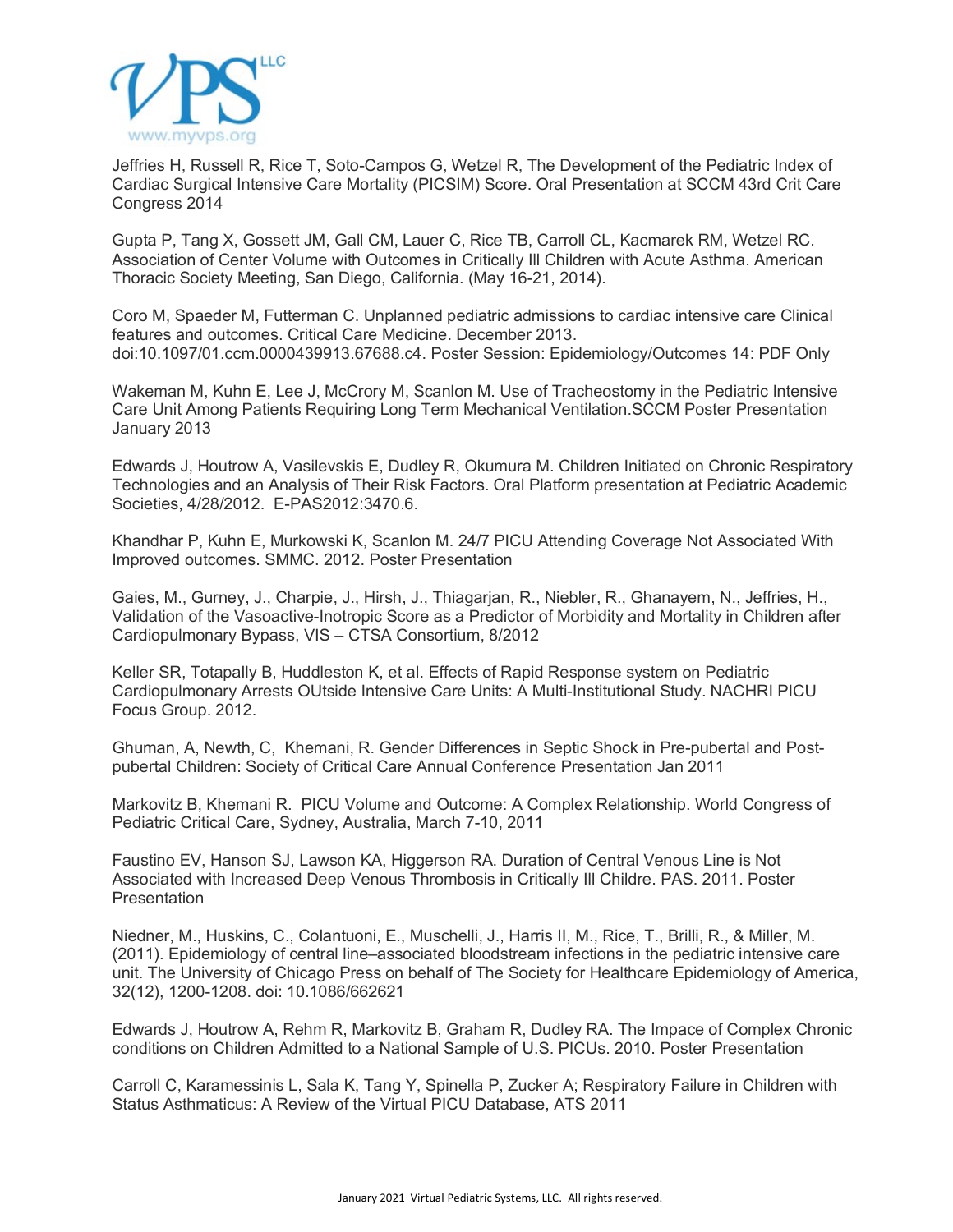

Gall CM, Jeffries HE, Lee JY, Kuhn EM, Wetzel RC, Rice TB. Development of a new method to risk adjust outcomes for cardiac critical care patients. SCCM. 2010. Poster Presentation

Epstein, D., Wong, C., Khemani R., et al. Health Insurance, Not Race/Ethnicity, is Associated with Mortality in the Pediatric Intensive Care Unit (PICU) SCCM Oral Presentation at the 39th Critical Care Congress (Jan 2010)

Meyer MT, Kuhn EM, Collins MM, Scanlon MC. Assessing Pediatric Outcomes for Interfacility Transport Into the Pedatric Intensive Care Unit by Team Type and Mode of Transport. SMMC. 2010. Poster **Presentation** 

Scanlon M, Rice T, Sedehi L, Wetzel R. The VPS Database - A Multi-Institutional Pediatric Critical Care Registry. (2009) The 20th ESPNIC Medical & Nursing Annual Congress, of the European Society of Paediatric and Neonatal Intensive Care. Verona, Italy

Gorman M, Sachdeva R, Rice T, Wetzel R., Support for PICUs and the PRISM scoring algorithms, Pediatr Crit Care Med. 2009 Jan;10(1):143-4. Mentioned in the "To the Editor" section

Goday P, Vermilyea S, Kuhn E, Otto M, Mikhailov T. Admission anthropometric measures and outcomes in the pediatric intensive care unit (PICU) [abstract]. Presented as a poster at Clinical Nutrition Week 2009. JPEN J Parenter Enteral Nutr 33(2):237-8, 2009

Sachdeva, R, Rice, T, Mikhailov, T, Gall, C. Enhancing Efficiency and Effectiveness Through Quality and Performance Improvement Initiatives. NACHRI 2009 Annual Meeting, Orlando, Florida, October 2009.

Sachdeva, R, Rice, T, Wetzel, R, Gorman, M. Comparative Effectiveness: Embracing Bold Actions to Improve Outcomes for Children. NACHRI 2009 Annual Meeting, Orlando, Florida, October 2009.

Markovitz B, Khemani R. Severity-Adjusted Mortality and PICU Volume: Role of Reason for Admission. American Academy of Pediatrics National Conference, San Francisco October 2010.

Goday P, Kuhn E, Sachdeva R Mikhailov T. Does admission weight influence mortality and morbidity in the Pediatric Intensive Care Unit (PICU)? Oral presentation at Clinical Nutrition Week 2008. JPEN J Parenter Enteral Nutr 32:316-7, 2008

Gorman, MK, Rice, TB, Christie, LM. Becoming a Champion of Children's Health Through NACHRI Analytics. NACHRI 2008 Annual Meeting, Salt Lake City, Utah, October 2008.

Lee K, Tieves K, Scanlon M, Alterations in Support at the End of Life in the Pediatric Intensive Care Unit: A Multi-Institutional Descriptive Study. Critical Care Congress, Society of Critical Care Medicine, Honolulu, HI – 02/2008

Markovitz B, Bratton S, Randolph A. Epidemiology of Status Asthmaticus in the PICU. Society of Critical Care Medicine's 35th Critical Care Congress, San Francisco, CA, January 9, 2006.

Matchey J, Scanlon MC, Tieves KS, Rice TB., Organ and Tissue Consent and Donation Patterns in Pediatric ICUs. Society of Critical Care Medicine Annual Meeting. San Francisco, CA, February 2006. Awarded the Society of Critical Care Medicine's 2006 Educational Scholarship Award.

Sachdeva R; Wetzel R; Gorman M; Rice, T. Public Reporting of Outcomes, Medical Malpractice Trends, and Pediatric Intensive Care in the U.S. [abstract]. Pediatr Crit Care Med. 2006;7(5):515.